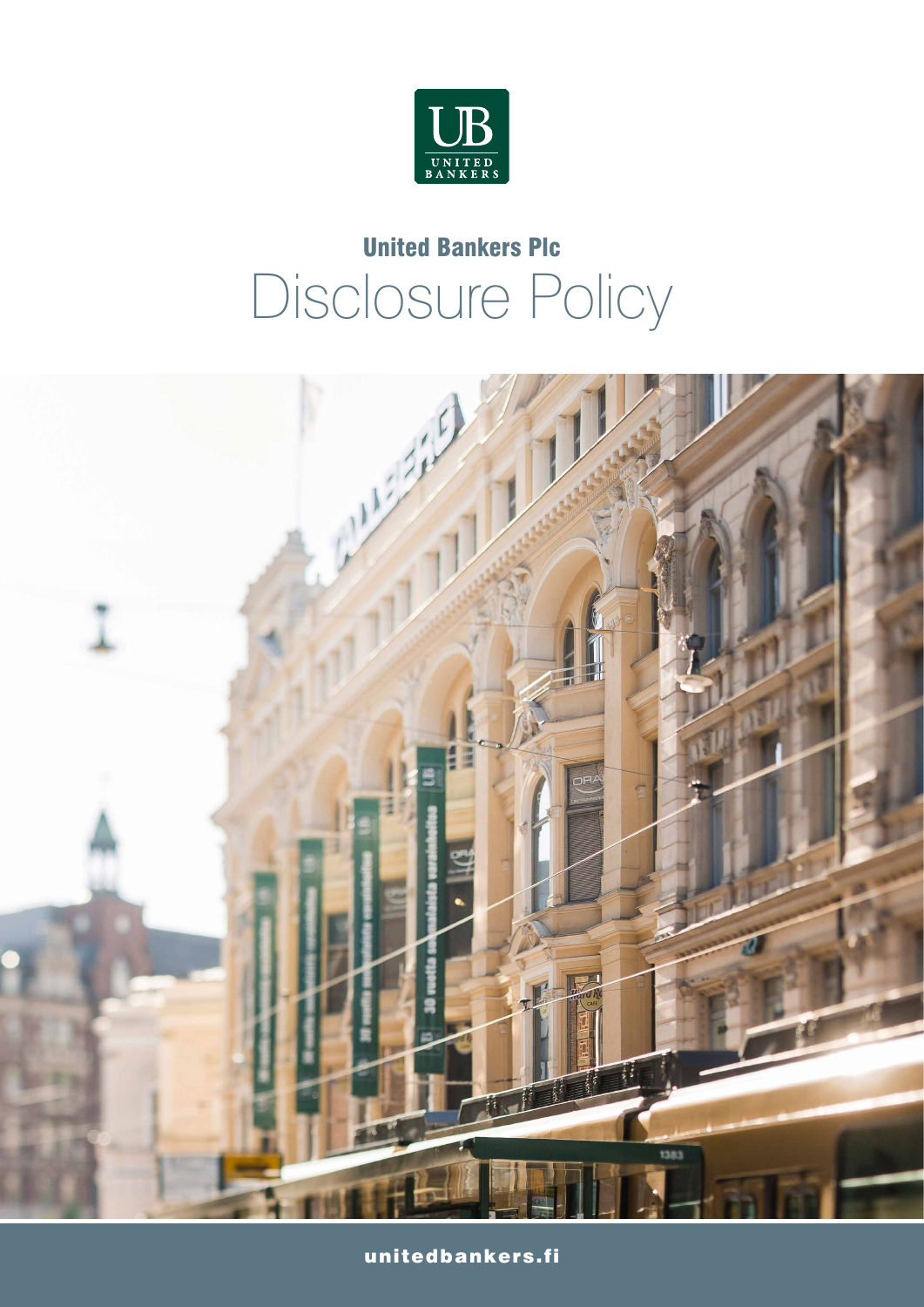

# **Disclosure Policy**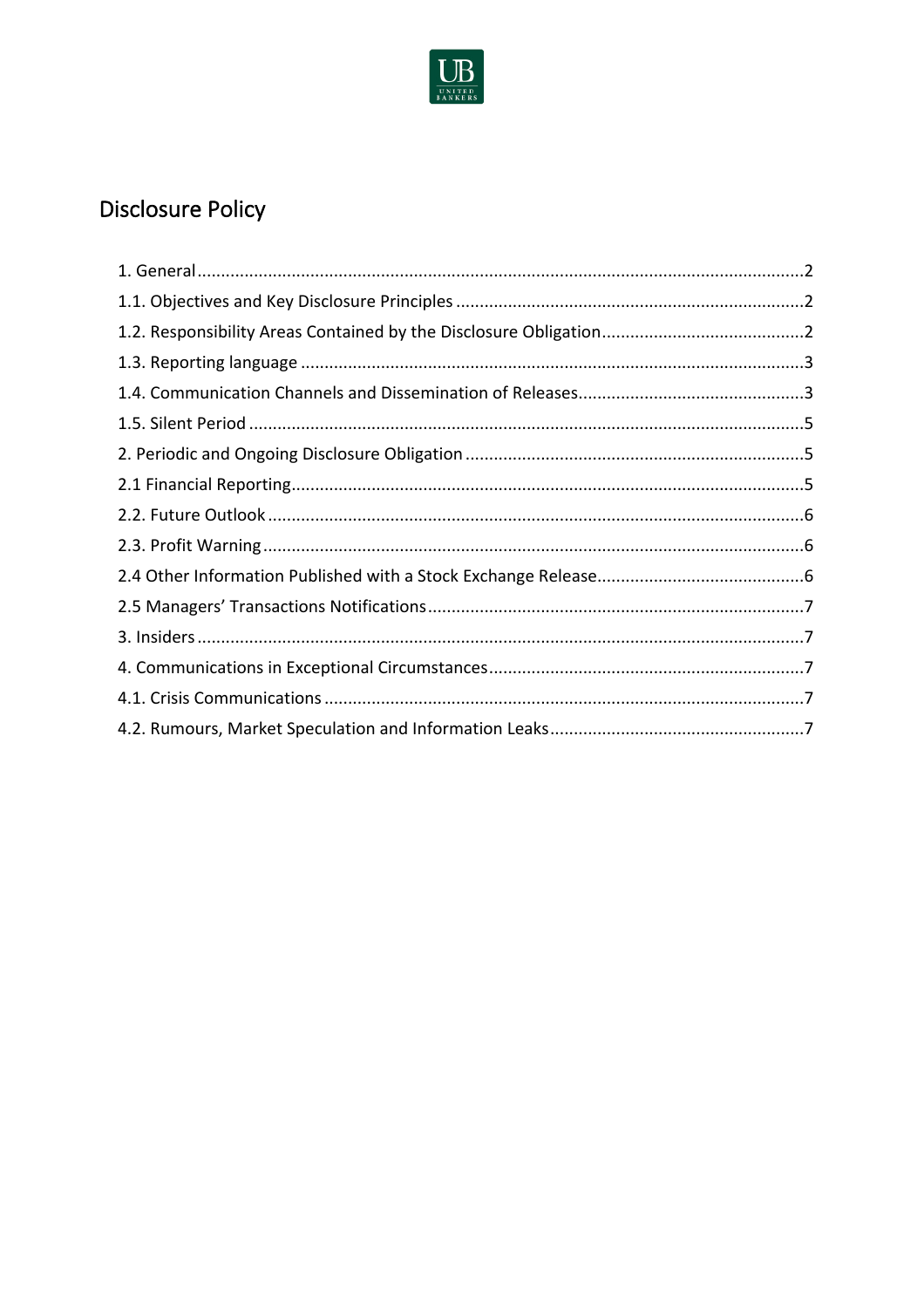# Disclosure Policy

# 1. General

The shares of United Bankers Plc (hereinafter, "UB" or the "Company"), the parent company of the United Bankers group of companies ("UB Group"), are listed on the official list of Nasdaq Helsinki Ltd ("Nasdaq Helsinki"). In its communications and disclosure of information, UB complies with the legislation of the European Union and Finland, the rules of Nasdaq Helsinki, the regulations and guidelines of the European Securities and Markets Authority ("ESMA") and of the Finnish Financial Supervisory Authority, the Finnish Corporate Governance Code 2020 for Finnish listed companies, along with the Company's internal policies and guidelines.

This Disclosure Policy sets forth the key operational principles that the Company adheres to in communicating with the different parties to the capital markets and the media. UB's Board of Directors has adopted this Disclosure Policy on 16 May 2022. The Disclosure Policy shall be reviewed and updated, as needed.

Questions concerning the Disclosure Policy may be addressed to the Chief Communications Officer Inka Noramaa, tel. +358 9 2538 0323 or +358 40 5764202.

#### **1.1. Objectives and Key Disclosure Principles**

The key objective of UB's Disclosure Policy is to ensure that correct and up-to-date information is provided to capital markets to serve as a basis for the price formation of the Company's share, so that all market parties are treated equally and that all market parties have simultaneous access to all the same information. The communications also seek to build and uphold the corporate image of the UB Group, as well as to give an open and truthful presentation of the Company, its operations, objectives, strategy and financial standing.

Stock exchange reporting shall be informative and unequivocal. The disclosed information shall be correct, consistent and reliable and it shall not be misleading. The Company's stock exchange releases shall contain all information required by applicable regulation and the rules of Nasdaq Helsinki, and it shall not omit any pertinent matters that may impact the assessment of the information provided. The disclosure is based on the periodic and ongoing disclosure obligation.

#### **1.2. Responsibility Areas Contained by the Disclosure Obligation**

The Company's Board of Directors is responsible for the fulfilment of the Company's disclosure obligation. Operative responsibility of investor communications is vested with the Company's CEO.

All significant disclosure matters are resolved upon by UB's Board of Directors, upon the proposal of the CEO. UB's Board of Directors handles and approves all releases relating to the resolutions of the Board of Directors and of the general meeting, financial and other regular releases related to the financial statements and half-year financial report, notices to the general meeting, appointment news regarding senior management, as well as all stock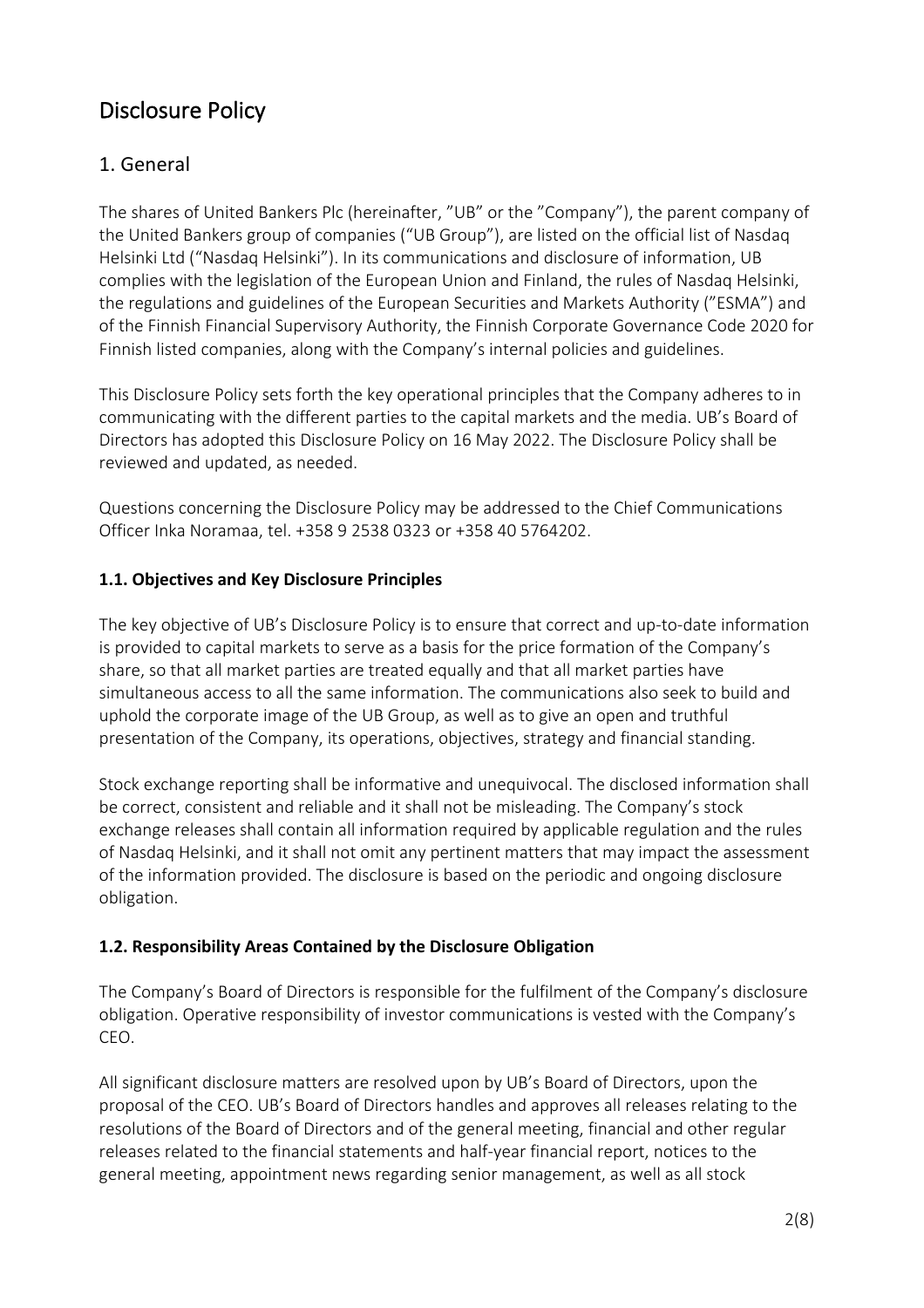exchange releases significant for the Company, such as releases concerning substantial mergers and acquisitions or corporate arrangements. Releases concerning financial statements and halfyear financial reports are prepared by the audit committee prior to their approval by UB's Board of Directors.

UB's CEO is responsible for the oversight and interpretation of the Disclosure Policy. UB's CEO shall, together with investor communications, financial management and the legal department, be responsible for the practical implementation of the disclosure obligation, including the drafting and publication of releases.

#### **1.3. Reporting language**

UB's official reporting language is Finnish. All UB's disclosed material governed by a listed company's disclosure obligation are also published in English. The press releases and investor news are published in Finnish.

#### **1.4. Communication Channels and Dissemination of Releases**

All stakeholders of the UB Group shall have equal opportunities to receive information simultaneously and such information shall be effortlessly and equally available to all stakeholder groups.

The releases published by the Company are divided into three categories: stock exchange releases, press releases and investor news. The category of any given release is determined in accordance with this Disclosure Policy and the release categories of Nasdaq Helsinki, as in force from time to time. UB's primary source of current investor information is the Company's website (www.unitedbankers.fi).

UB also employs numerous other methods and channels for disseminating information, including interviews, social media (LinkedIn), investor events, public appearances and customer communications.

#### 1.4.1 Company website

The "Investors" section of the Company's website contains all financial reports, releases and other investor information published by the Company. The releases published by UB, along with the general meeting material, are available on the Company's website for a minimum of five years from the date of their publication. Financial reports are kept available for a minimum of ten years since their date of publication. All information required under the Finnish Securities Markets Act, the rules of Nasdaq Helsinki and the Corporate Governance Code, is also available on the Company's website.

UB maintains an investor calendar on its website. Information concerning, *inter alia*, the publication dates for the Company's financial statements release, half-year financial report and annual report are published in the calendar, along with the timing of the annual general meeting of shareholders. The schedule for the financial reporting of the following year is published annually prior to the end of each financial period. The investor calendar also contains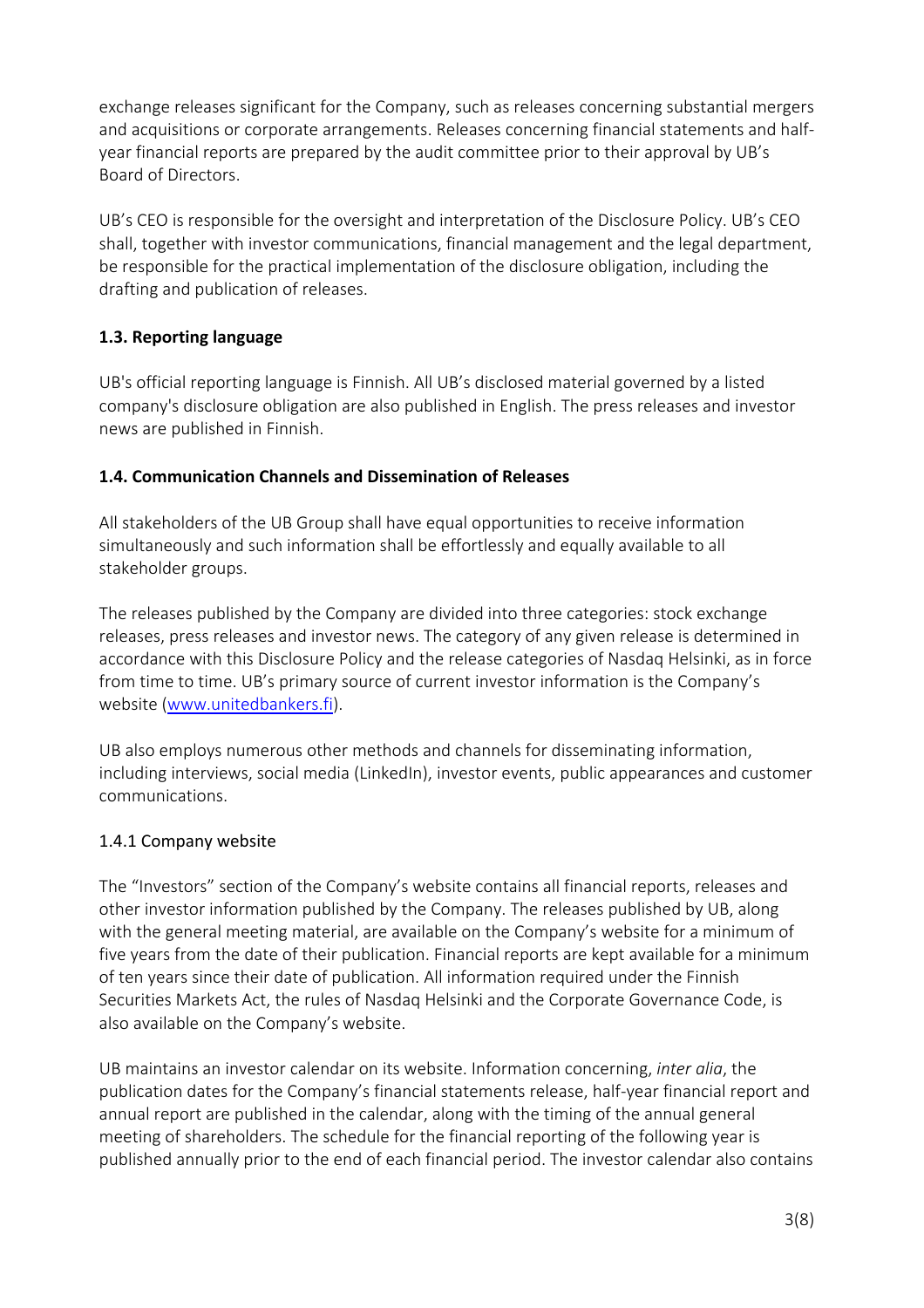information on the so-called silent period, dividend payment day, investor events and other events pertinent for investors.

#### 1.4.2 Stock exchange and press releases as well as investor news

Under the ongoing and periodic disclosure obligation, UB publishes stock exchange releases so as to make simultaneously available to all market participants information on any facts, matters and circumstances that UB believes is likely to have a significant effect on the price of the Company's share. Inside information is always disclosed by means of a stock exchange release. In addition to inside information, the Company also publishes other information that, under the ongoing and periodic disclosure obligation, shall be published in the form of a stock exchange release (such as managers' transactions, notices of general meetings and resolutions of the general meetings), even if these do not contain price-sensitive information.

The Company's stock exchange releases are published simultaneously on the Company's website and in Nasdaq Helsinki. In addition, the releases are submitted in accordance with the rules of Nasdaq Helsinki to Nasdaq Helsinki's news dissemination network and archived in Nasdaq Helsinki's officially appointed mechanism.

News not meeting the requirements set for stock exchange releases, but that UB estimates to have news value or that UB estimates may evoke general interest in the stakeholder groups of the UB Group, or in the media, are published as press releases or investor news, as well as on UB's website.

#### 1.4.3 Commentators and press conferences

Statements concerning UB's financial standing, operations and performance, as well as the markets as a whole, are issued by UB's CEO, or other persons separately authorised to do so. In its releases, UB specifies the persons providing further information concerning the relevant release. The Company endeavours to ensure that representatives of the Company are readily available for any requests for further information.

The Company meets with capital markets representatives and the media and strives towards an active dialogue with same. Without prejudice to the silent period, the Company responds to queries from shareholders, investors, analysts and the media without any undue delay. UB facilitates such dialogue and its communications-related objectives also by organising events and occasions for the media, investors and analysts to which it sends advance invitations in the form of a press release, personal invitation or on its website in the investor calendar. Such events do not involve the disclosure of any unpublished information that could have a material effect on the value of the Company's financial instruments.

#### 1.4.4 Social media

The Company utilises social media in its communications. Social media does not, however, at any point constitute the primary communications channel in relation to information subject to the disclosure obligation or the publication of other new information concerning the Company. The role of social media is to support other channels and to further disseminate information published through official channels.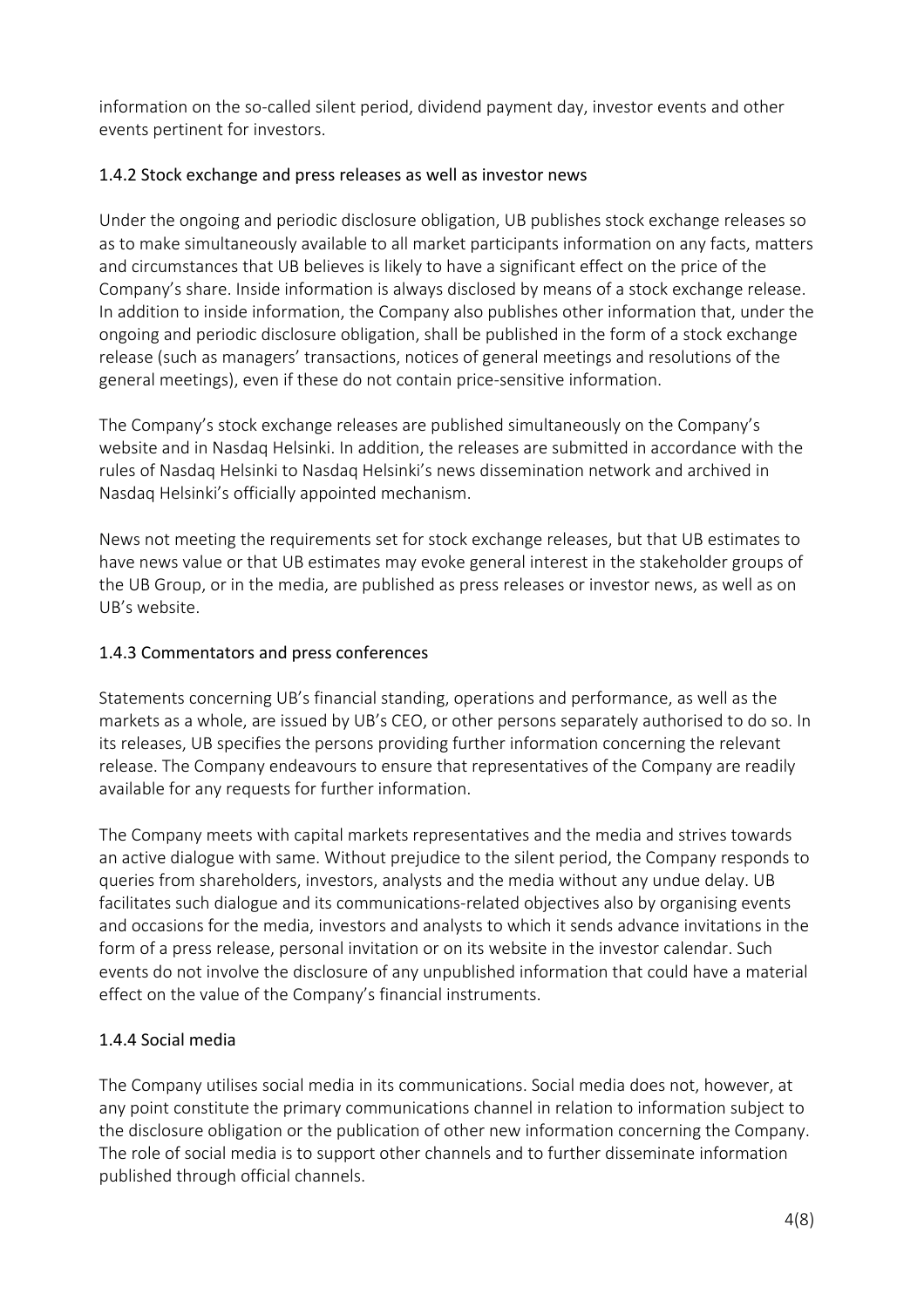#### **1.5. Silent Period**

UB adheres in its communications to a 30-day silent period, ending at the publication of the half-year financial report or financial statements release. During the silent period, UB refrains from commenting on the Company's financial standing, markets or future outlook. During the silent period, UB's management will not meet with representatives of the capital markets or media, or comment upon the Company's financial standing or matters concerning its general views. The dates of the silent periods are indicated in the investment calendar available on UB's website.

## 2. Periodic and Ongoing Disclosure Obligation

In its capacity as a listed company on Nasdaq Helsinki, UB provides investors with information concerning the Company and the Company's financial standing on a periodic and ongoing basis, in accordance with the rules of Nasdaq Helsinki. Under the periodic disclosure obligation, UB publishes, *inter alia*, financial information concerning the Company. Through the ongoing disclosure obligation, in turn, the Company seeks to ensure the equality of all the parties operating within the market in terms of the access to information in situations, where the information may have a material effect on the price of the Company's share.

The periodic disclosure obligation encompasses information UB publishes concerning its financial standing and its operating results. This includes, *inter alia*, the financial statements releases, financial statements and annual reports, half-year financial reports, as well as corporate governance statements published by the Company.

The ongoing disclosure obligation, in turn, encompasses information the Company is continuously disclosing to the market in a timely manner. Under the ongoing disclosure obligation, UB essentially publishes either information to be published separately based on the regulation, or inside information to be published pursuant to the EU Market Abuse Regulation.

#### **2.1 Financial Reporting**

Financial reports shall contain adequate, comprehensive and comparable information, to allow investors to assess the performance of the business operations of the UB Group and to formulate an informed view of UB and its share as an investment object.

UB's financial period is the calendar year. UB drafts and publishes its financial statements and annual report in accordance with applicable regulation. The financial statements and the annual report shall provide a true and fair view of the financial standing and operating results of the Company and of the UB Group, considering the nature and scope of the Company's business. On the group level, UB reports in accordance with the IFRS standards. In addition to the consolidated IFRS financial statements, UB drafts and publishes also FAS financial statements for the group parent company.

Pursuant to the Act on Credit Institutions, the Company's financial statements and annual report shall be drafted within two months of the end of the financial period. The Company publishes its financial statements release within this period. The financial statements release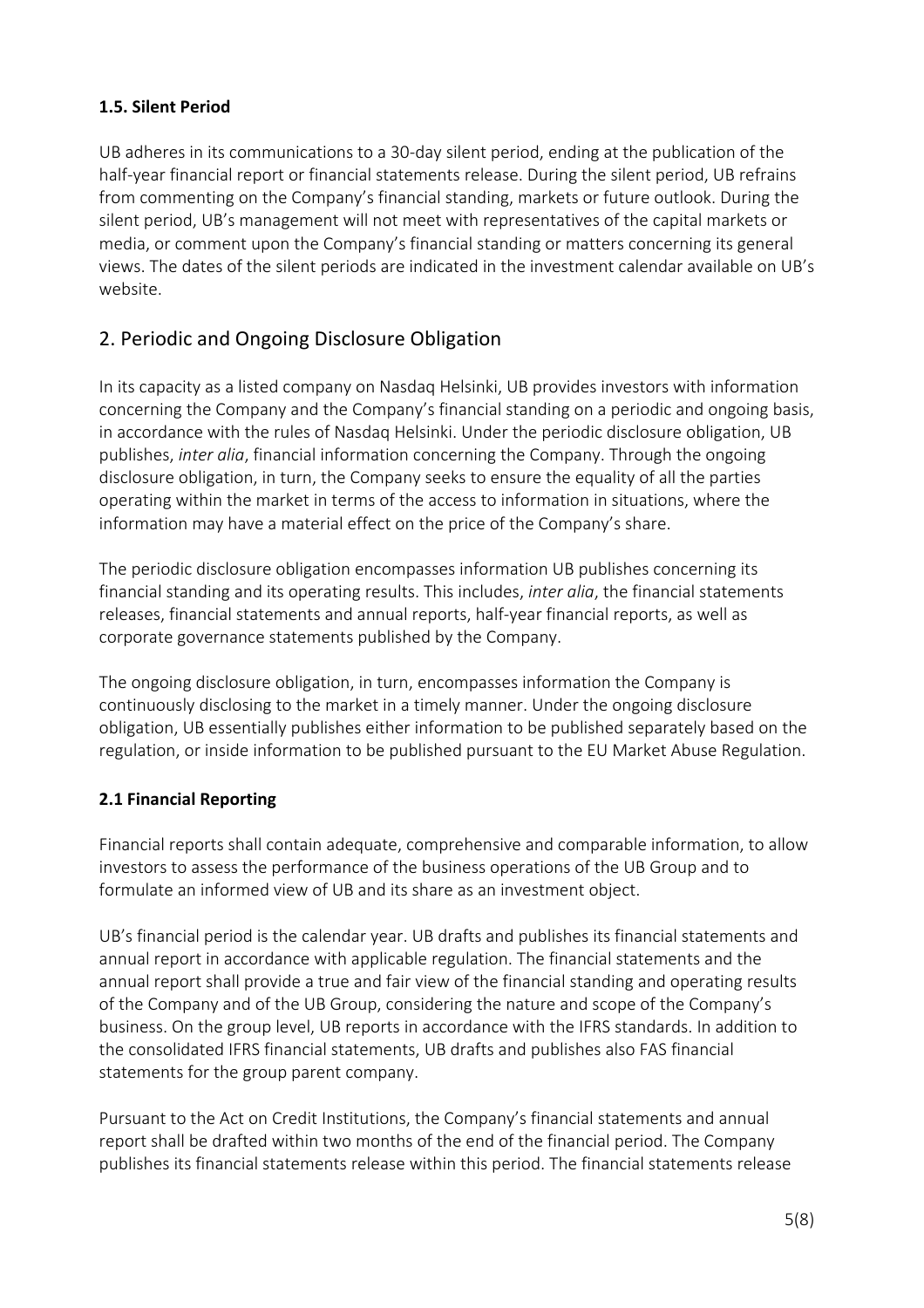discloses the net sales and operating results of the UB Group and of its primary business segments, as well as information pertaining to the financial standing of the UB Group. In addition to the above-mentioned, information concerning UB Group's parent company's operating results and financial standing are published in the financial statements. The financial statements release also contains information of the proposed dividend per share, provided a proposal to such effect has been made.

The financial statements and the Board of Director's report, as well as the auditor's report, are published as part of the annual report. UB's annual report is published annually on the Company's website, latest three weeks prior to the annual general meeting of shareholders.

#### **2.2. Future Outlook**

In its financial statements release, annual report and half-year financial report, UB presents its verbal assessment for the ongoing financial period as concerns the development of the profitability or operating results of certain business segments of the UB Group, as well as issues general guidance on the key factors and risks impacting future development.

#### **2.3. Profit Warning**

The Company is continuously monitoring the financial results, standing and future outlook of the UB Group. UB promptly publishes a profit warning by means of a stock exchange release, if the Company estimates that its financial standing and/or future outlook deviates (improves or deteriorates) from the information previously published by the Company by more than can be reasonably expected, and if such a deviation may have a material effect on the value of the Company's share. The decision to issue a profit warning is based on information previously provided by UB and also the prevailing market conditions are taken into account in making same. The issuance of a profit warning cannot be postponed. The resolution to issue a profit warning is made by the Company's Board of Directors.

#### **2.4 Other Information Published with a Stock Exchange Release**

UB shall as soon as possible issue a stock exchange release to publish information concerning matters, actions and events pertaining to the operations of the UB Group that are estimated to have a material effect on the value of the financial instruments issued by the Company.

Such matters include, for instance:

- key strategic or organisational changes;
- significant investments, mergers and acquisitions, divestments and establishment of joint ventures;
- share issues and changes in share capital;
- changes in the Company's Board of Directors, Management Team and auditors, along with other pertinent appointments;
- audit report deviating from the standard form or containing remarks or additional information;
- introduction of equity-based incentive plans;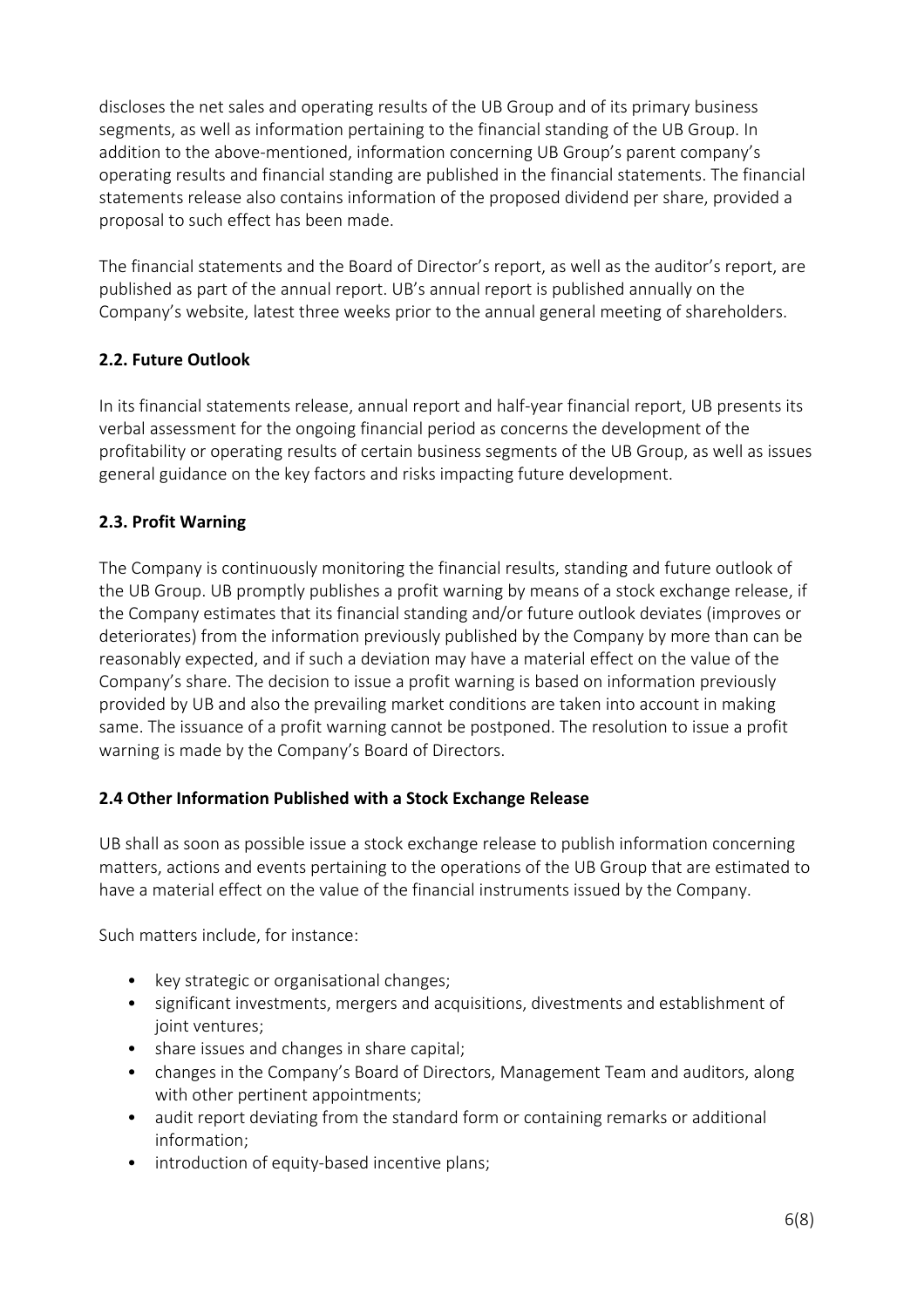- substantial changes in the Company's financial and general future outlook;
- refocusing of business operations, mergers or demergers;
- substantial changes to previously published information;
- business transactions outside of the ordinary course of business between the Company and its related parties, unless it is evident that the transaction is insignificant;
- crisis situations having a substantial effect on the Company's financial performance;
- authority decisions concerning the Company;
- other significant matters affecting the business;
- notices to general meetings and resolutions of general meetings; and
- flagging notifications.

#### **2.5 Managers' Transactions Notifications**

The Company's ongoing disclosure obligation also encompasses the obligation to publish any transactions carried out by or on behalf of members of the Company's management (such as board members, CEO and other senior management) and their related parties in financial instruments issued by UB.

## 3. Insiders

UB's Board of Directors has affirmed its insider and trading guidelines pertaining to all of the employees, directors and board members of the UB Group. A description of the Company's insider administration is available on the Company's website. The Company's insider and trading guidelines are updated regularly and compliance therewith is monitored continuously.

# 4. Communications in Exceptional Circumstances

## **4.1. Crisis Communications**

UB has in place a contingency plan, seeking to ensure the undisrupted operations of the Company even in potentially exceptional circumstances, as well as a crisis communications plan for communications in exceptional circumstances. Crisis communications are the responsibility of UB's CEO, together with the Management Team and investor communications. They are responsible for all internal crisis communications, as well as crisis communications aimed at the media and Nasdaq Helsinki. The objective is to ensure that information is readily available and that it is consistent and reliable. Where necessary, the Board of Directors shall address crisis communications.

#### **4.2. Rumours, Market Speculation and Information Leaks**

It is UB's practice to refrain from commenting on market rumours, media speculations, price development of share in the Company, the actions of competitors or customers or analyst projections. Nevertheless, the Company may deem it necessary to rectify an evidently false individual piece of information that is likely to have a significant effect on the price of Company's share. The Company also refrains from commenting on unpublicised and unfinished business transactions for as long as the prerequisites for postponing the disclosure of the information are met.